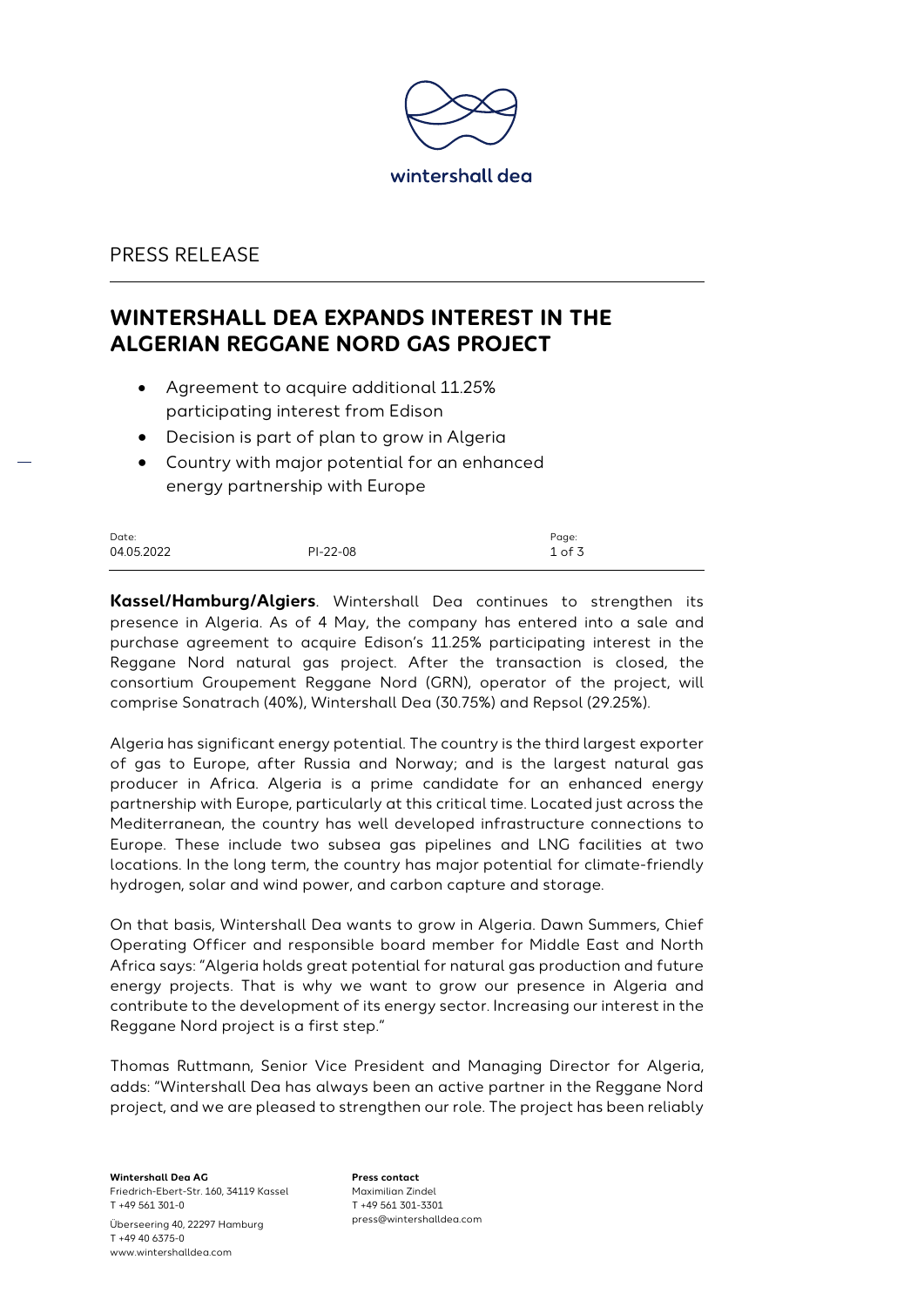

## PRESS RELEASE

| Date:      |            | Page:      |
|------------|------------|------------|
| 04.05.2022 | $PI-22-08$ | $2$ of $3$ |
|            |            |            |

producing low-cost natural gas since 2017 and has a long future securing energy supply in Algeria and the region."

The transaction is subject, among others, to customary authority approvals.

It comes after Wintershall Dea and Sonatrach recently extended a Memorandum of Understanding to consider new business opportunities in the field of gas production and low-carbon energy solutions. Wintershall Dea first entered the Algerian market in 2002 and subsequently became a partner for the Reggane Nord project. The project comprises six gas fields over an 1,800 km<sup>2</sup> area in the Southwest of the country. The operator GRN marked first gas in 2017 and the project is expected to be in production until at least 2041.

#### **About Wintershall Dea**

Wintershall Dea is Europe's leading independent natural gas and oil company with more than 120 years of experience as an operator and project partner along the entire E&P value chain. The company with German roots and headquarters in Kassel and Hamburg explores for and produces gas and oil in 13 countries worldwide in an efficient and responsible manner. With activities in Europe, Russia, Latin America and the MENA region (Middle East & North Africa), Wintershall Dea has a global upstream portfolio and, with its participation in natural gas transport, is also active in the midstream business. *More in ou[r Annual Report.](https://wintershalldea.com/en/investor-relations/2021-annual-report)*

As a European gas and oil company, we support the EU's 2050 carbon neutrality target. As our contribution we have set ourselves ambitious targets: We want to be net zero across our entire upstream operations – both operated and non-operated – by 2030. This includes Scope 1 (direct) and Scope 2 (indirect) greenhouse gas emissions on an equity share basis. In addition Wintershall Dea will bring methane emissions intensity below 0.1 per cent by 2025 and maintain zero routine flaring of associated gas in its operations. The climate goals are to be achieved through portfolio optimization, emissions reduction through more energy efficiency, investments in nature-based compensation solutions and in future technologies such as hydrogen and CCS. *You can find more about this in our [Sustainability](https://wintershalldea.com/en/newsroom/sustainability-report-2020)  [Report.](https://wintershalldea.com/en/newsroom/sustainability-report-2020)*

**Wintershall Dea AG** Friedrich-Ebert-Str. 160, 34119 Kassel T +49 561 301-0 Überseering 40, 22297 Hamburg T +49 40 6375-0 www.wintershalldea.com

**Press contact** Maximilian Zindel T +49 561 301-3301 press@wintershalldea.com